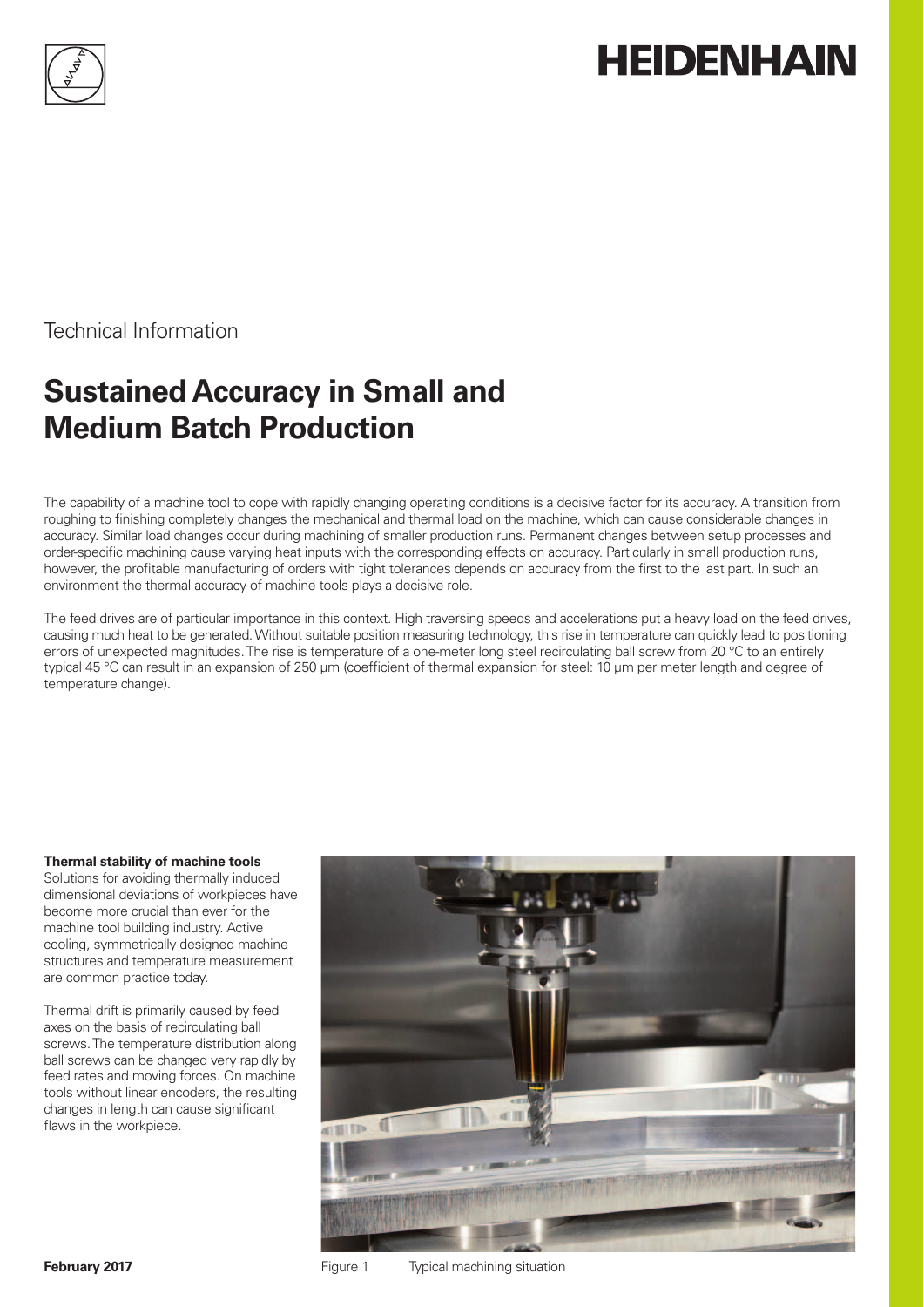#### **Position measurement of feed drives**

The position of an NC feed axis can be measured through the ball screw in combination with a rotary encoder, or through a linear encoder.

If the slide position is determined from the pitch of the ball screw and a rotary encoder (Fig. 2), then the ball screw must perform dual tasks: As the drive system it must transfer large forces, but as the measuring device it is expected to provide highly accurate values and to reproduce the screw pitch. However, the position control loop only includes the rotary encoder. Because changes in the driving mechanics due to wear or temperature cannot be compensated, this is called Semi-Closed Loop operation. Positioning errors of the drives become unavoidable and can have a considerable influence on the quality of workpieces.

If a linear encoder is used for measurement of the slide position (Fig. 3), the position control loop includes the complete feed mechanics. This is referred to as Closed Loop operation. Play and inaccuracies in the transfer elements of the machine have no influence on position measurement. This means that the accuracy of the measurement depends almost solely on the precision and location of the linear encoder.

#### **Proof of drive accuracy Example: contour milling and drilling**

The differences in drive accuracy between the Closed Loop and Semi-Closed Loop modes are well illustrated in this example of a moderately difficult operation without especially high traversing speeds for the machine table. The maximum feed rate for this job is 3.5 m/min. Two holes 350 mm apart are to be drilled in 40 parts and the contour milled. The job takes five and a half minutes; the tolerance for the distance between the holes is ±0.02 mm.

The ball screw drive heats up continuously during machining. After conventional position measurement in a Semi-Closed Loop, the subsequent quality control shows that, of the 40 parts to be produced, only the first 25 are within the specified tolerance. After the 25th part, the heat increase has reached the critical point when the thermal expansion of the ball screw drive causes the tolerance of ±0.02 mm to be exceeded. The deviation on the last part was even 70 µm.



Figure 2 Position feedback control with a recirculating ball screw and a rotary encoder in Semi-Closed Loop mode



Figure 3 Position feedback control with a linear encoder in a Closed Loop





Figure 4 Manufacturing the coupling lever  $\Delta$  = Fixed bearing of the recirculating ball screw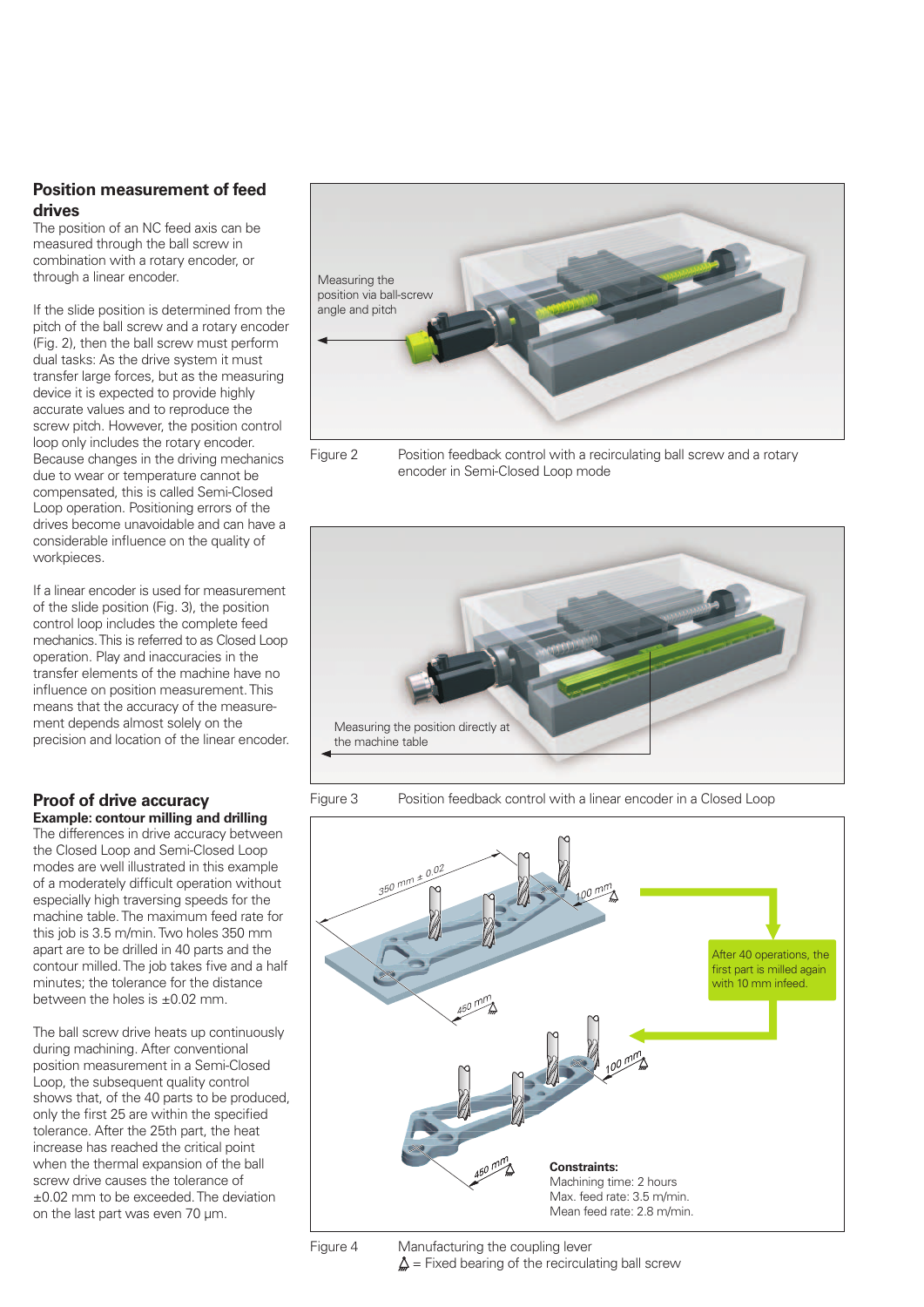After finishing the 40th part, a second run on the first part during which the infeed in Z direction is halved makes this error clearly visible. The second holes made in this way in the finished part leave a clearly visible edge in the existing holes, likewise the second milling operation on the contour. This is the result of the 70 µm deviation due the thermal expansion of the ball screw drive.

On the other hand, position measurement with a linear encoder in the Closed Loop is independent of the thermal expansion of the ball screw drive—and any other influences. The comparative machining run demonstrates the example described above. There is no scrap from a machine with closed loop control; all the parts are within the specified tolerance. After machining the 40th part, a second machining run on the first part at half the feed setting in Z direction leaves no visible edge.





**Semi-Closed Loop:** Thermal offsets (70 µm)

**Closed Loop:** No thermal offsets  $(3 \text{ }\mu\text{m})$ 



Figure 5 Coupling lever, machined twice from one blank form

#### **Summary**

The successful fulfillment of manufacturing orders requires machine tools with high thermal stability. Machine accuracy must be maintained even under strongly varying load conditions. Consequently, feed axes must achieve the required accuracy over the complete traverse range even with strongly varying speeds and machining forces. Thermal expansion in the recirculating ball screws of the linear feed axes adversely affects accuracy and varies depending on the velocity and load. Position errors of 200 µm and more may result during a machining operation if the slide position is determined only from the spindle pitch and a rotary encoder on the motor. Because essential drive errors are not compensated in the

control loop when this method is used, this is referred to as Semi-Closed Loop operation of the feed drive. These errors can be eliminated by using linear encoders. Feed drives with linear encoders are operated in a Closed Loop because errors in the recirculating ball screw are considered in position measurement and compensated in the position control loop. Angle encoders used on rotary axes provide similar benefits. since the mechanical drive components are also subject to thermal expansion. Linear and angle encoders therefore ensure high precision of the components to be manufactured even under strongly varying operating conditions of the machine tools.